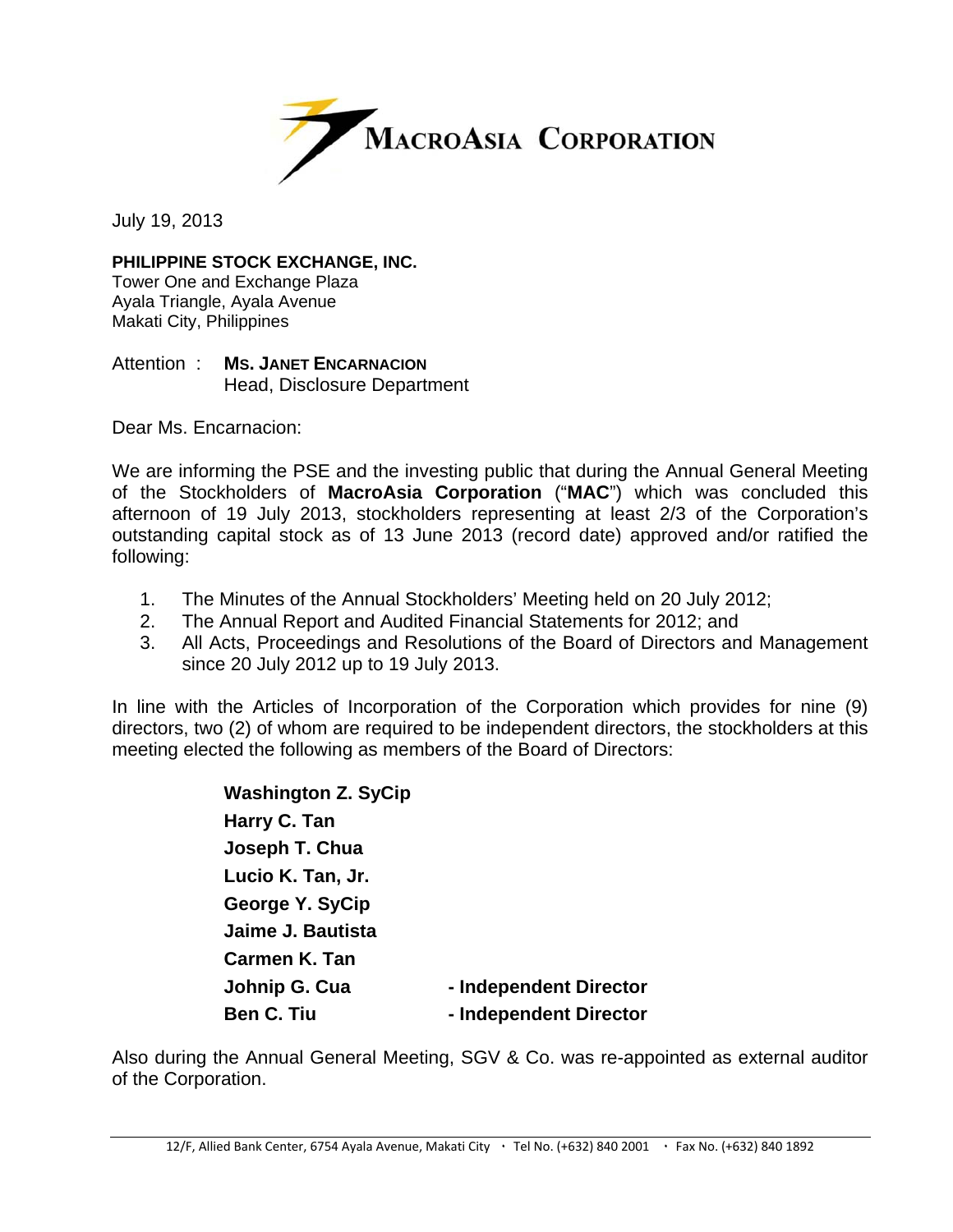After the stockholders' meeting, the newly elected Board convened. The Board elected the Chairman and Vice Chairman and organized the Board Committees. The Board organization is shown as follows:

**Organization of the Board of Directors:** 

| <b>Chairman</b>                         | <b>Vice-Chairman</b><br><b>Director</b><br><b>Director</b><br><b>Director</b> |                                        | - Washington Z. SyCip<br>- Harry C. Tan<br>- Joseph T. Chua<br>- Lucio K. Tan, Jr.<br>- George Y. SyCip |                                            |  |
|-----------------------------------------|-------------------------------------------------------------------------------|----------------------------------------|---------------------------------------------------------------------------------------------------------|--------------------------------------------|--|
|                                         |                                                                               |                                        |                                                                                                         |                                            |  |
|                                         |                                                                               |                                        |                                                                                                         |                                            |  |
|                                         |                                                                               |                                        |                                                                                                         |                                            |  |
|                                         |                                                                               |                                        |                                                                                                         |                                            |  |
| <b>Director</b>                         |                                                                               | - Jaime J. Bautista                    |                                                                                                         |                                            |  |
| <b>Director</b>                         |                                                                               | - Carmen K. Tan                        |                                                                                                         |                                            |  |
|                                         | <b>Director (Independent)</b>                                                 |                                        | - Ben C. Tiu                                                                                            |                                            |  |
| Director (Independent)                  |                                                                               | - Johnip G. Cua                        |                                                                                                         |                                            |  |
|                                         |                                                                               |                                        | - Chairman                                                                                              |                                            |  |
| <b>Nomination Committee</b>             |                                                                               | : Washington Z. SyCip                  |                                                                                                         |                                            |  |
|                                         | Harry C. Tan                                                                  |                                        | - Member                                                                                                |                                            |  |
|                                         | Johnip G. Cua<br>Marivic T. Moya                                              |                                        | - Member<br>- Non-Voting Member                                                                         | (Independent Director)                     |  |
|                                         |                                                                               |                                        |                                                                                                         |                                            |  |
| <b>Audit Committee</b>                  | : Johnip G. Cua                                                               |                                        | - Chairman                                                                                              | (Independent Director)                     |  |
|                                         | Harry C. Tan                                                                  |                                        | - Member                                                                                                |                                            |  |
|                                         | Ben C. Tiu                                                                    |                                        | - Member                                                                                                | (Independent Director)                     |  |
| Jaime J. Bautista<br>Carmen K. Tan      |                                                                               |                                        | - Member                                                                                                |                                            |  |
|                                         |                                                                               |                                        | - Member                                                                                                |                                            |  |
| <b>Compensation</b><br><b>Committee</b> |                                                                               |                                        | - Chairman                                                                                              |                                            |  |
|                                         |                                                                               | : Johnip G. Cua<br>Washington Z. SyCip |                                                                                                         | (Independent Director)<br>- Vice- Chairman |  |
| Harry C. Tan                            |                                                                               |                                        | - Member                                                                                                |                                            |  |
|                                         | Lucio K. Tan, Jr.                                                             |                                        | - Member                                                                                                |                                            |  |
|                                         | Jaime J. Bautista                                                             |                                        | - Member                                                                                                |                                            |  |
|                                         |                                                                               |                                        |                                                                                                         |                                            |  |
| <b>Investment Committee</b>             |                                                                               | Washington Z. SyCip                    | - Chairman                                                                                              |                                            |  |
|                                         | Lucio K. Tan, Jr.                                                             |                                        | - Member                                                                                                |                                            |  |
|                                         | Johnip G. Cua                                                                 |                                        | - Member<br>- Member                                                                                    | (Independent Director)                     |  |
|                                         |                                                                               | Joseph T. Chua                         |                                                                                                         |                                            |  |
|                                         | George Y. SyCip                                                               |                                        | - Member                                                                                                |                                            |  |
|                                         | Carmen K. Tan                                                                 |                                        | - Member                                                                                                |                                            |  |